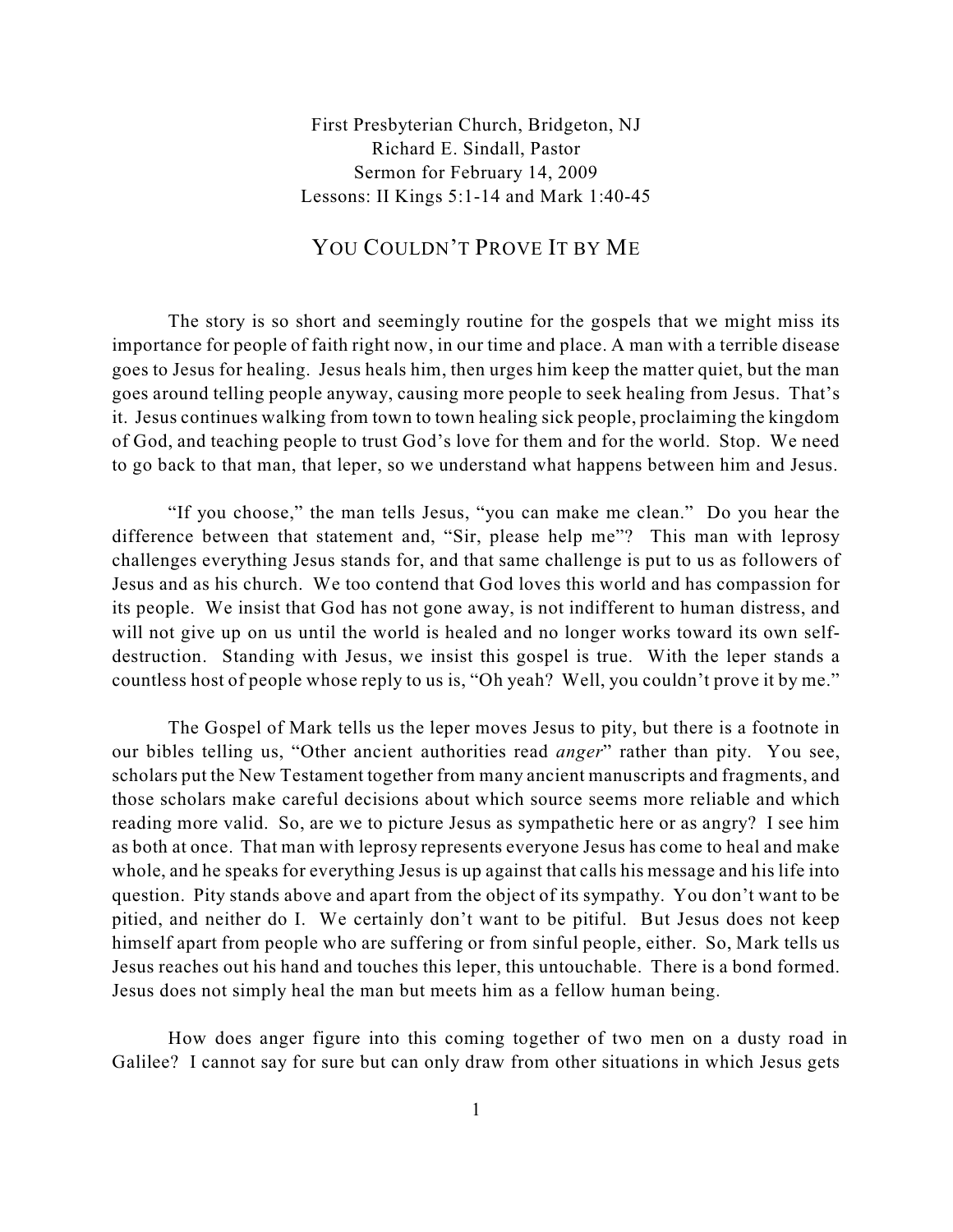angry. What angers him? What puts a sharp edge on his message of God's love and mercy? What comes to my mind first is "hardness of heart." The gospels tell us Jesus gets angry when the good, healthy, strong, and virtuous people refuse to feel or show any compassion for those who suffer.

You see, there was a very convenient theology at work in that time. Simply put, it said that if you are suffering, you must deserve to be suffering. If you are sick, you must have done something sinful, something to displease God. If you are poor, you must be lazy or somehow wicked. If you have any reversal of fortune that plunges you into distress, well, you must deserve it because, this convenient theology insists, people get what they deserve and deserve what they get. How cute. Could there possibly be a more convenient denial of compassion than this cheap trick of insisting that life is fair and that God presides over the apportionment of wealth and poverty, health and sickness, strength and disability, beauty and ugliness, success and failure? So, it's not enough that people such as this leper must endure the disease itself that eats away their flesh; they must also bear the shame wrongly imposed upon them by the well-off who get to make the rules, who write the theology, who craft the beliefs that dismiss human suffering and deny the need for compassion.

Did I say this convenient theology was current in that time when Jesus taught in the towns of Galilee? It has never gone away, neither from human society nor from Christ's own churches. To this day, people continue to devise ways to justify dismissing the poor and suffering from consideration and even of blaming them for their own distress. Sometimes, societies go even further and blame the disadvantaged for all the troubles in the land. There is this myth of the well-off poor who "have it made" without the burden of work and worry. What an incredible lie told to justify the privilege of those who keep themselves conveniently ignorant of the realities of poverty!

The churches of Jesus Christ have many beliefs and doctrines – so many that most Christians content themselves with leaving most to the pros and selecting their own favorites to give themselves the support of a belief system that assures them life does make sense and the future is more to be welcomed than feared. We do, however, have a core belief that God indeed loves this created world and all its people. Not all Christians would agree with that statement. Some insist God loves some people but not others. Some make it seem God hates this world and care scarcely wait to destroy it. But we insist that, no, God loves the world and that's why God sent Jesus into it to redeem it from all its sin, shame, and suffering. We know the struggle is long and hard because God will not take away human freedom. God wants to be loved in response to God's own love for us, and to be able love freely and honestly, we must be left free to refuse. Our insistence that God loves all of us and all creation and that God has compassion for us forms the basis for everything else we belief, teach, and proclaim to the world.